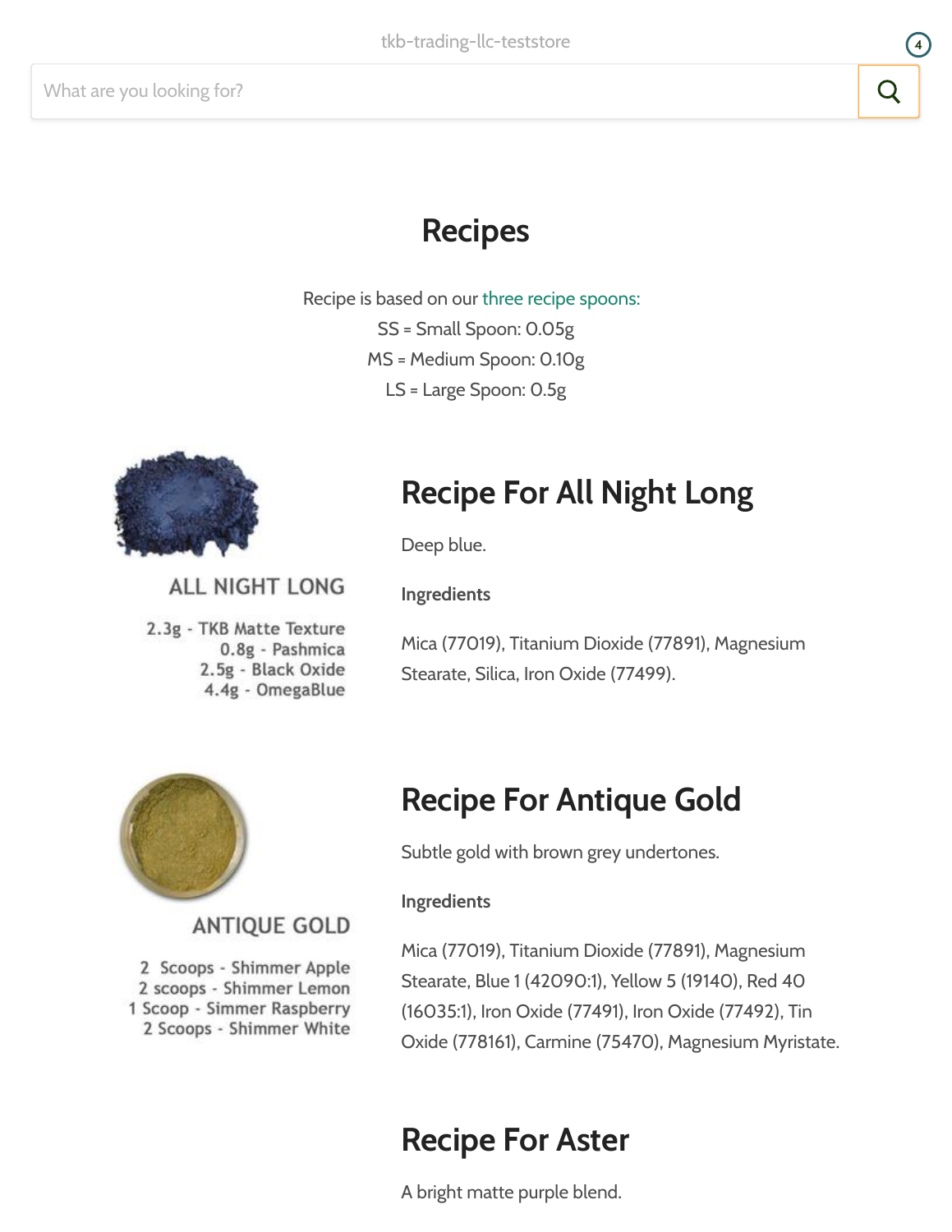

Ingredients

Mica (77019), Titanium Dioxide (77891), Ultramarines (77007), Magnesium Stearate.

**ASTER** 

2.0g - TKB Matte Texture 1.6g -Maganese Violet 0.5g - Ultramarine Blue 0.5g - Ultramarine Pink



# Recipe For Aubergine

A dreamy and feminine pink.

### **AUBERGINE**

1 LS - TKB Matte Texture 1 MS, 1 SS - Murasaki Violet 1 SS - Harvest Yellow

Mica (77019), Titanium Dioxide (77891), Iron Oxide (77492), Manganese Violet (77742), Magnesium Stearate.



**BACK TO THE SADDLE AGAIN** 

3.0g - TKB Matte Texture 1.0g - Orange Oxide 1.0g - Ultramarine Blue 6.3g - Red Oxide (Blue Shade)

# Recipe For Back In the Saddle Again

A funky rich maroon-brown.

### Ingredients

Ingredients

Mica (77019), Titanium Dioxide (77891), Iron Oxide(77491; 77492), Ultramarines (77007), Magnesium Stearate.

# Recipe For Bluegrass

A deep blue green undertones.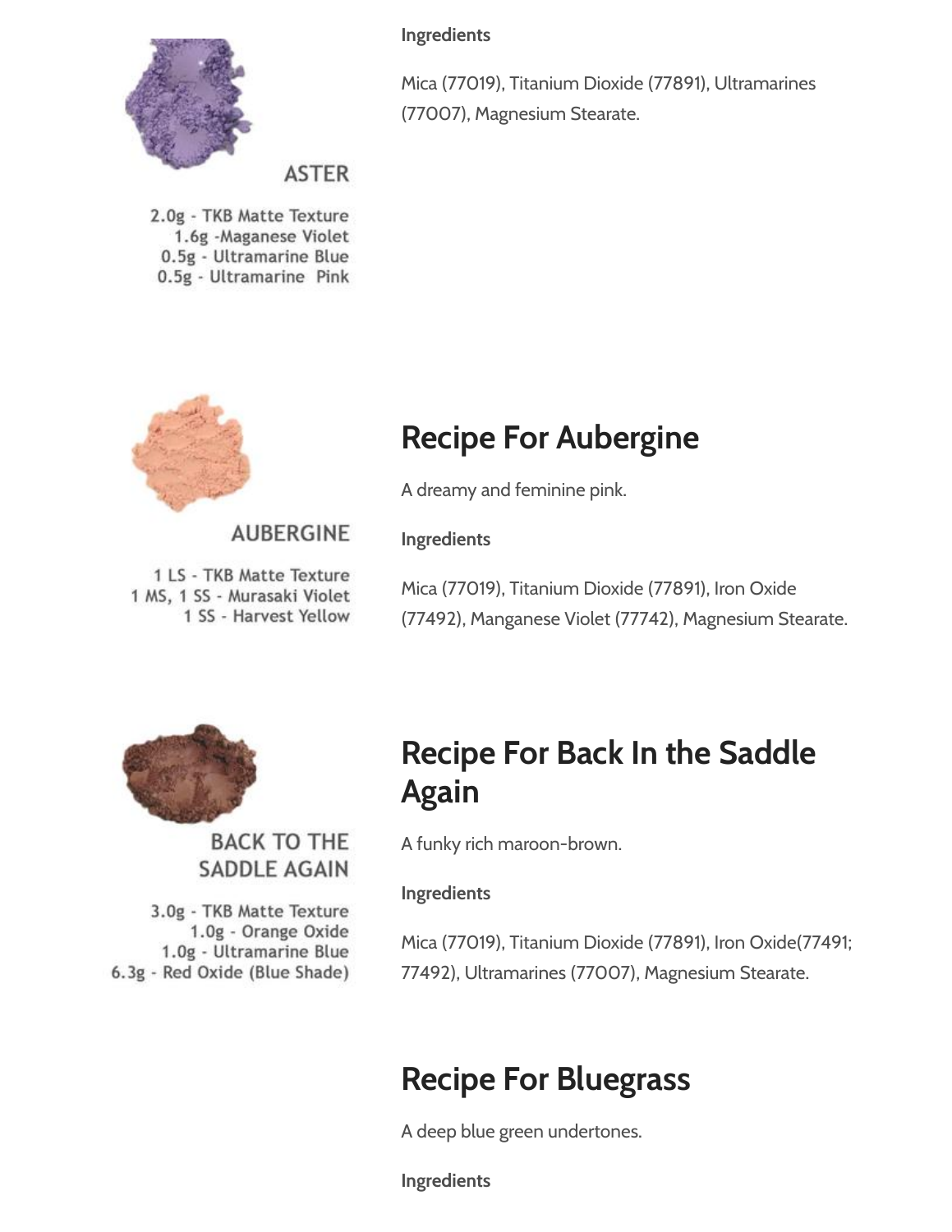

### **BLUEGRASS**

2 Scoops - Shimmer Blueberry 4 Scoops - Shimmer Apple 1 Scoop - Shimmer Tangerine



### **BLUSHING BRIDE**

1 MS - Paris Pink 2 SS - Red Oxide (Blue Shade) Mica (77019), Titanium Dioxide (77891), Magnesium Stearate, Blue 1 (42090:1), Yellow 5 (19140), Red 40 (16035:1), Iron Oxide (77491), Iron Oxide (77492), Tin Oxide (778161), Carmine (75470), Ultramarines (77007), Magnesium Myristate.

# Recipe For Blushing Bride

A deep gorgeous purple-red blend.

Ingredients

Iron oxide (77491), Ultramarines (77007).



**BORDFAUX** 

2.0g - TKB Matte Texture 1.0g - Red Oxide (Blue Shade) 0.5g - Ultramarine Blue

### Recipe For Bordeaux

A subdued dark purple.

#### Ingredients

Mica (77019), Titanium Dioxide (77891), Iron oxide (77491), Ultramarines (77007), Magnesium Stearate.

### Recipe For Breezy

A clear, vivid beautiful blue color, a mirror image of a bright breezy summer blue sky.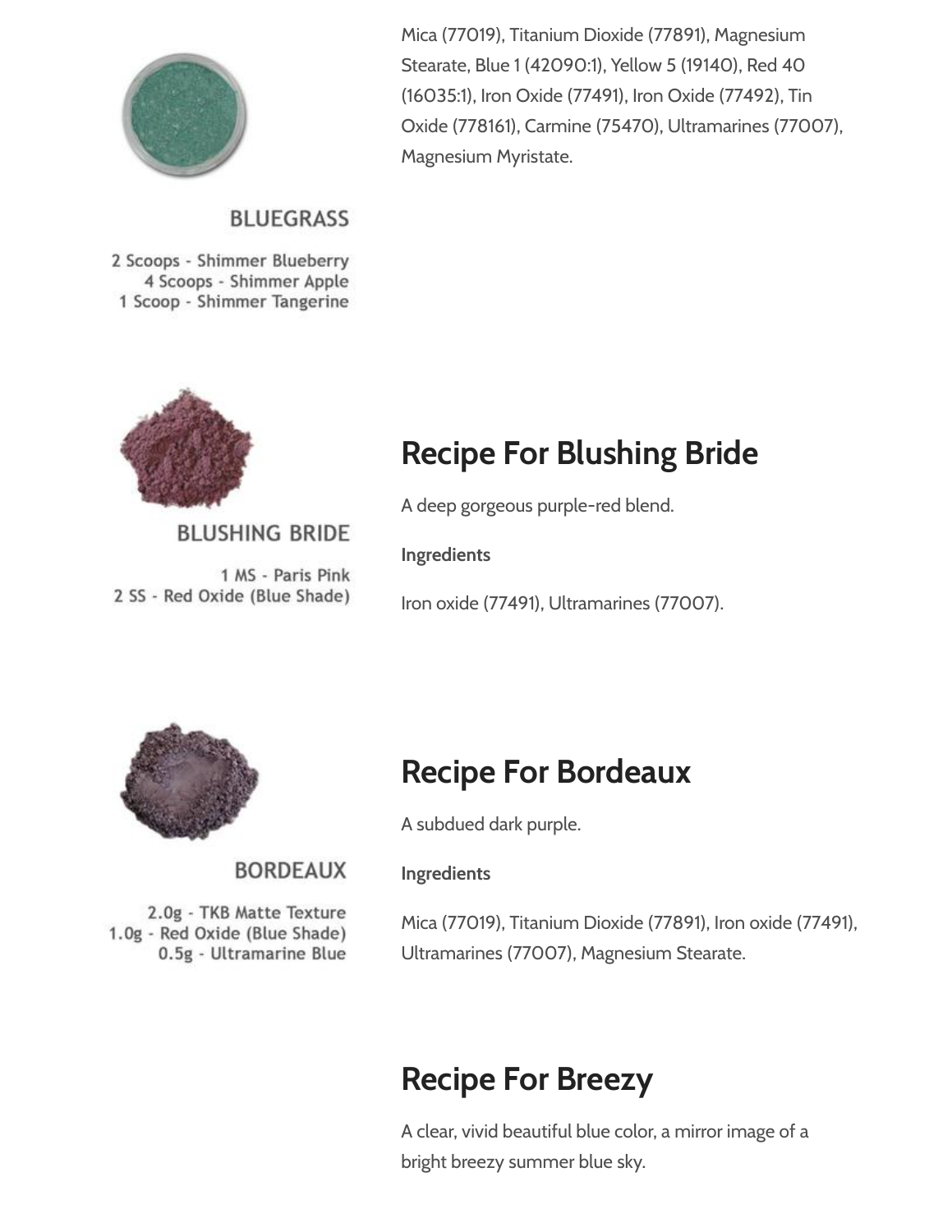Ingredients



Mica (77019), Titanium Dioxide (77891), Chromium Oxide ( 77288), Ultramarines (77007), Magnesium Stearate.

### **BREEZY**

**BROWN** 

CELERY

3 Scoops - Shimmer White 4 Scoops - Shimmer Apple 1 Scoop - Shimmer Lemon

1 SS - TKB Matte Texture 1 MS - Ultramarine Blue 1 MS - Hydrated Chromium Oxide Green



### Recipe For Brown

A solid brown color.

Ingredients

1 LS - TKB Matte Texture 1 MS - Brown Oxide 1 SS - Chromium Oxide Green 1 MS - Hydrated Chromium Oxide Green

Mica (77019), Titanium Dioxide (77891), Iron Oxide (77499; 77492; 77491), Chromium Oxide (77288), Magnesium Stearate.



# Recipe For Celery

A crisp bright green.

### Ingredients

Mica (77019), Titanium Dioxide (77891), Magnesium Stearate, Blue 1 (42090:1), Yellow 5 (19140), Red 40 (16035:1), Iron Oxide (77491), Iron Oxide (77492), Tin Oxide (778161), Magnesium Myristate.

# Recipe For Champagne

Cheeeerrssss to this very pretty color and all the colors we have at TKB.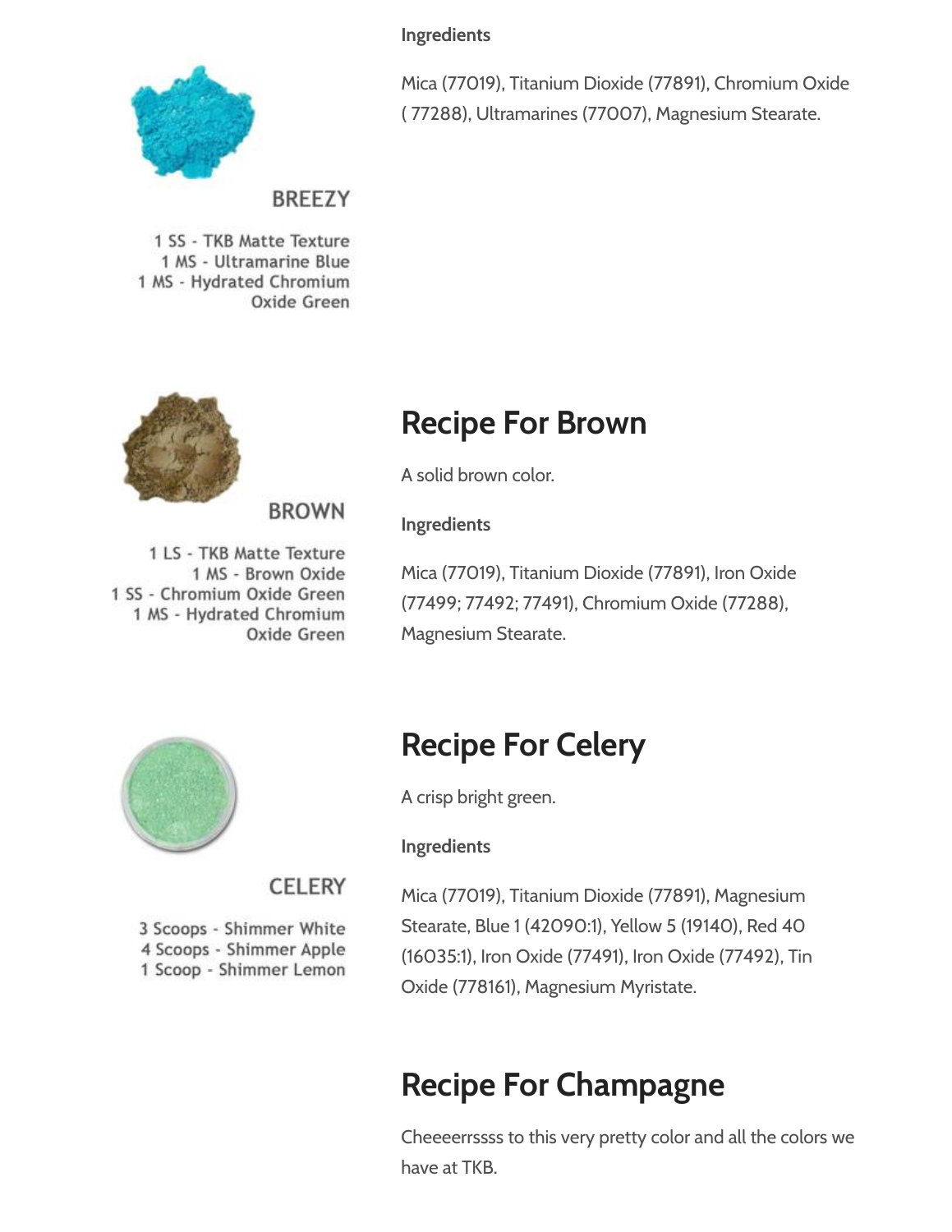

Ingredients

Mica (77019), Titanium Dioxide (77891), Iron Oxide (77492), Ultramarines (77007), Magnesium Stearate.

### CHAMPAGNE

4.7g - TKB Matte Texture 0.1g - Yellow Oxide 0.3 g - Ultramarine Pink



### Recipe For Citrus Base

A midtone orange base.

#### Ingredients

### **CITRUS BASE**

1 Scoop - Shimmer Raspberry 2 Scoops - Shimmer Tangerine 2 Scoops - Shimmer Lemon

Mica (77019), Titanium Dioxide (77891), Magnesium Stearate, Blue 1 (42090:1), Yellow 5 (19140), Red 40 (16035:1), Iron Oxide (77491), Iron Oxide (77492), Tin Oxide (778161), Carmine (75470), Magnesium Myristate.



2 LS - TKB Matte Texture 1 MS - Ultramarine Pink 1 LS - Yellow Oxide

**COLOR EQUAL** 

1 LS - Red Oxide (Red Shade)

# Recipe For Color Equal

An orange-red color. It's highly pigmented.

### Ingredients

Mica (77019), Titanium Dioxide (77891), Iron Oxide (77491;77492), Ultramarines (77007), Magnesium Stearate.

# Recipe For Color Star

A spicy deep yellow.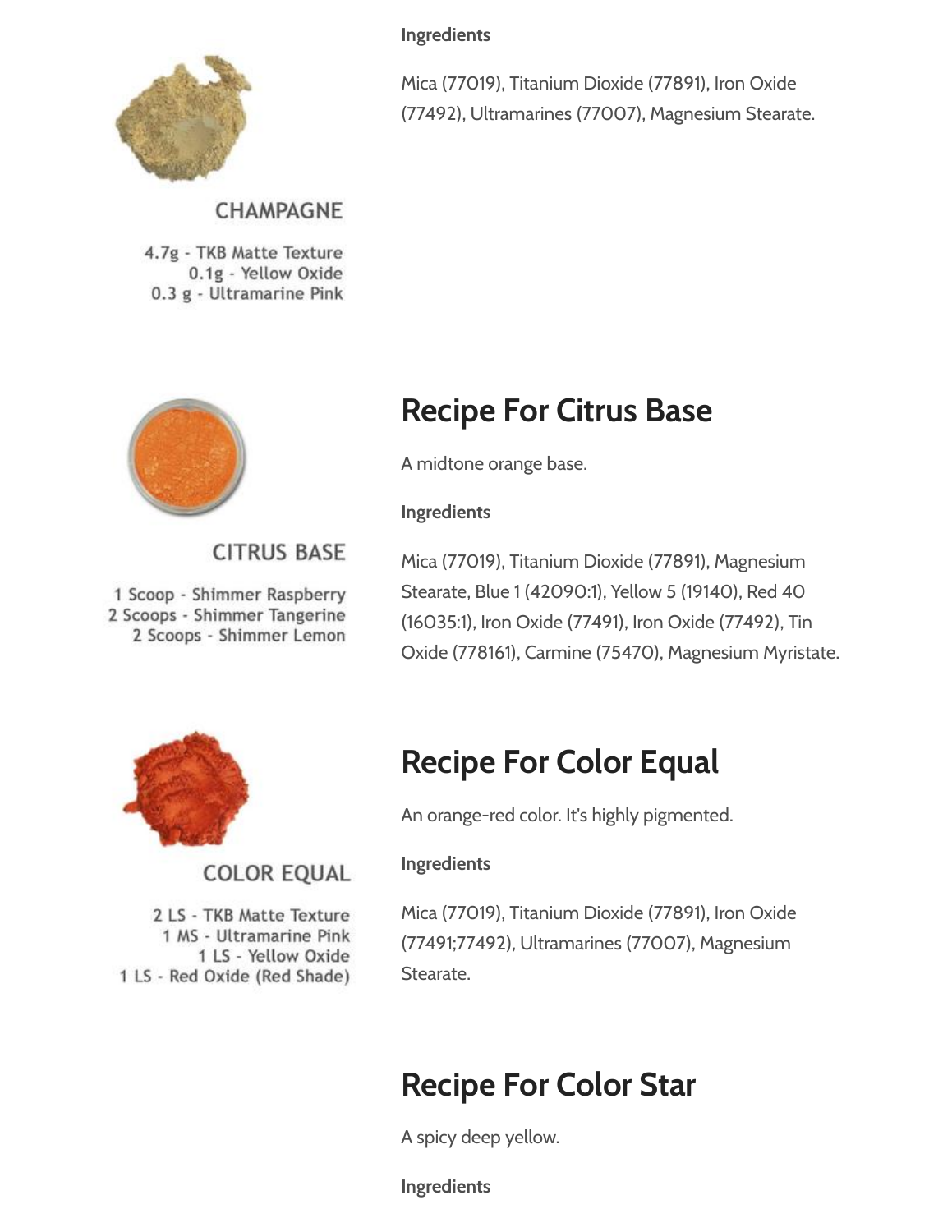Mica (77019), Titanium Dioxide (77891), Iron Oxide (77492), Chromium Oxide (77288), Magnesium Stearate.



**COLOR STAR** 

3 MS - TKB Matte Texture 1 MS - Yellow Oxide 1 MS- Chromium Oxide Green 1 MS - Cinnamon 1 MS - Magic Violet



### **CORNELOWER**

1 Scoop - Shimmer Lemon 1 Scoop - Shimmer Grape 1 Scoop - Shimmer Apple 3 Scoops - Shimmer White 3 Scoops - Shimmer Blueberry

# Recipe For Cornflower

Muted, medium blue.

#### Ingredients

Mica (77019), Titanium Dioxide (77891), Magnesium Stearate, Blue 1 (42090:1), Yellow 5 (19140), Red 40 (16035:1), Iron Oxide (77491), Iron Oxide (77492), Tin Oxide (778161), Carmine (75470), Ultramarines (77007), Manganese Violet (77742), Ferric Ferrocyanide (77510), Magnesium Myristate.



# Recipe For Crushed

An opulent brown with reddish hues. Highly pigmented.

### Ingredients

1 MS - TKB Matte Texture 1 MS - Piccadilly Red 1 MS - Cinnamon Matte 1 MS - Dark Brown Oxide

**CRUSHED** 

### Mica (77019), Titanium Dioxide (77891), Iron Oxide (77491), Magnesium Stearate.

# Recipe For Deep Blue Sea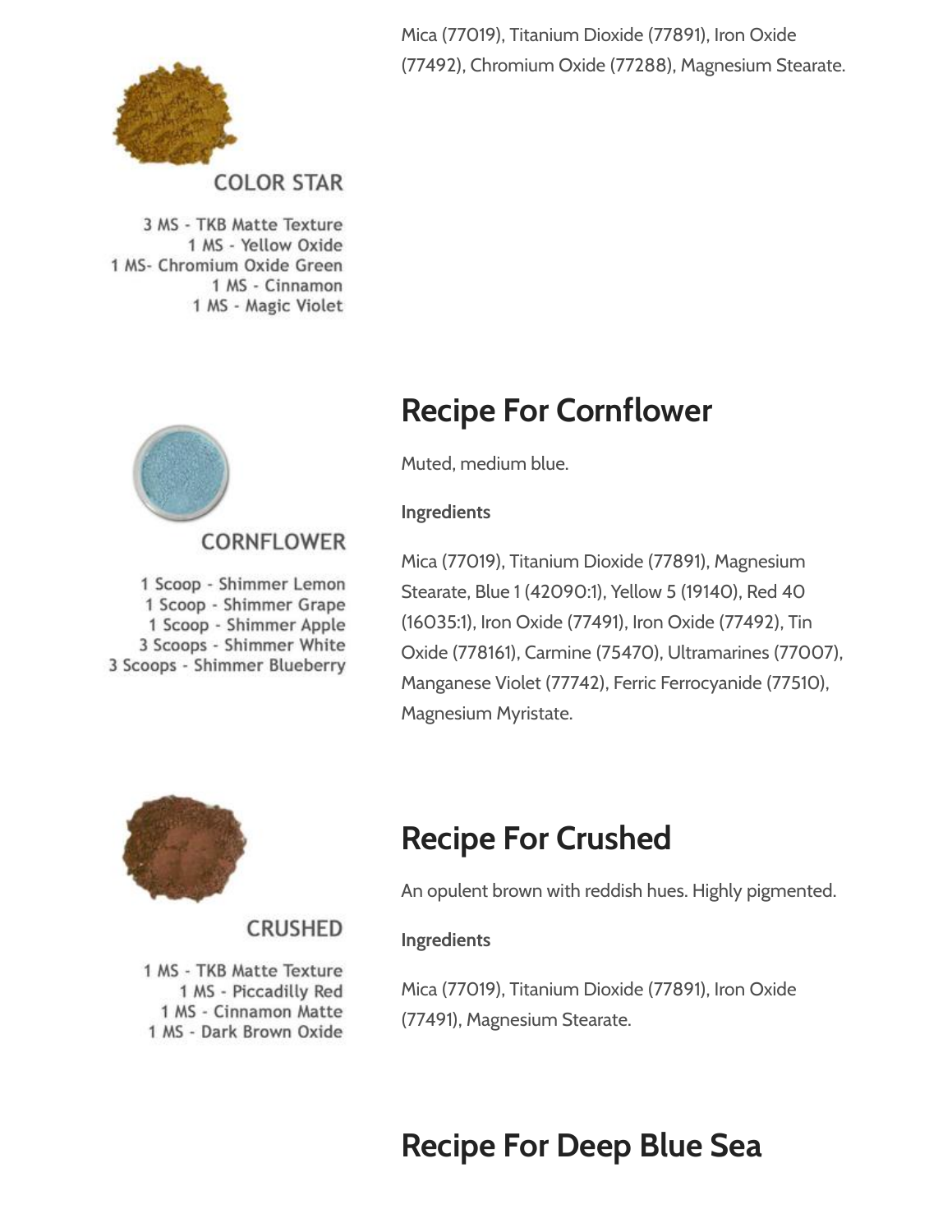

### **DEEP BLUE SEA**

**DEEP PURPLE** 

2.7G - TKB Matte Texture 0.9g - Ultramarine Blue 0.3g - Black Oxide



A pretty blue of a peaceful sea during its brightest day.

#### Ingredients

Mica (77019), Titanium Dioxide (77891), Iron Oxide (77499), Ultramarines (77007), Magnesium Stearate.

# Recipe For Deep Purple

A magnificent dark purple-red color.

Ingredients

1.0g - Extender White 7.9g - Red Oxide (Blue Shade) Mica (77019), Titanium Dioxide (77891), Iron Oxide 1.1g - Ultramarine Blue (77491), Ultramarines (77007).



**EVERGREEN** 3 LS - TKB Matte Texture 2 LS, 1 LS - Boron Nitride 2 LS, 1 MS - MM Sericite 2 LS, 1 MS - Orange Oxide 4 LS, 1 MS - Chromium Oxide Green

# Recipe For Evergreen

An everlasting green color.

#### Ingredients

Mica (77019), Titanium Dioxide (77891), Chromium Oxide (77288), Iron Oxide (77491; 77492), Myristic Acid, Magnesium Hydroxide, Boron Nitride, Magnesium Stearate.

# Recipe For Falling Orange Leaves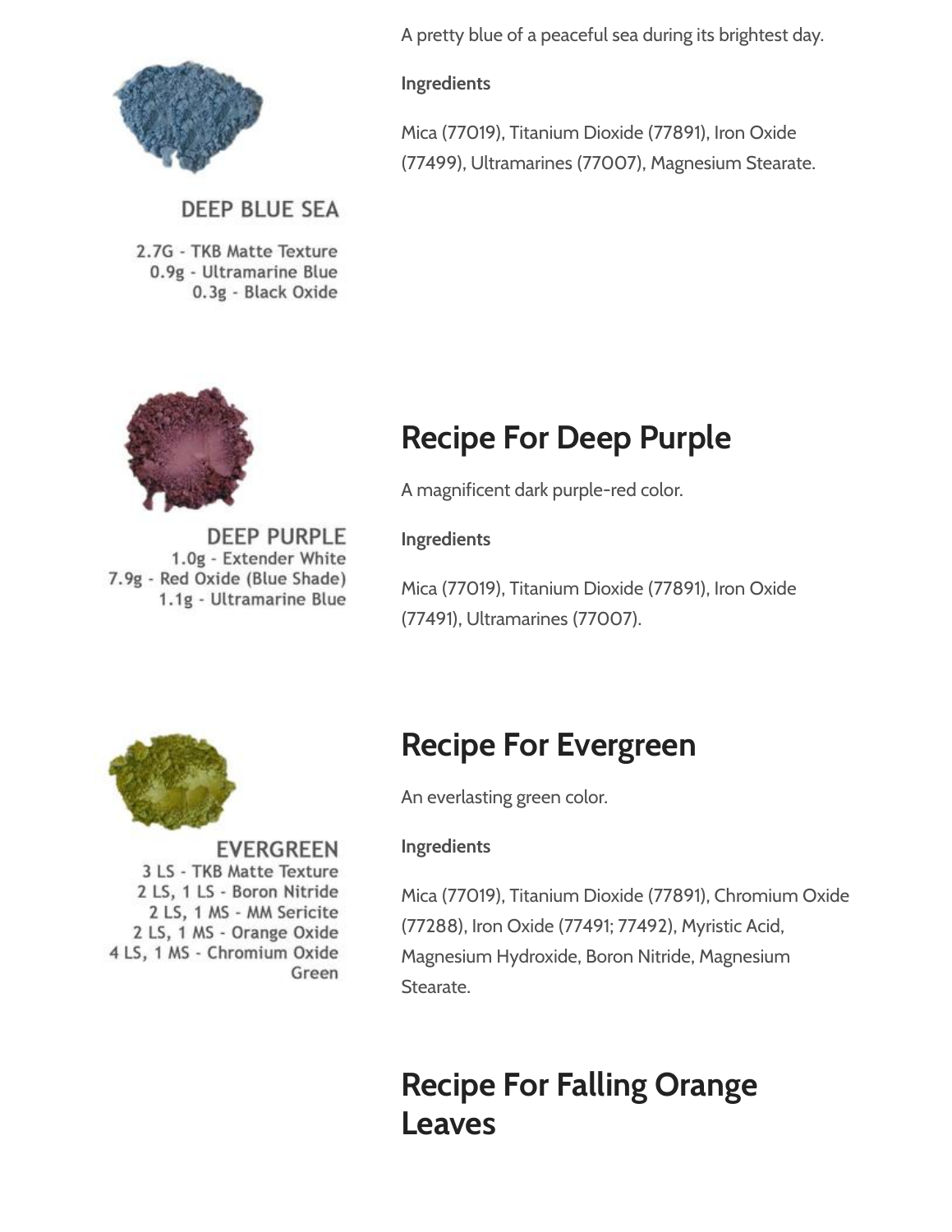

It's should be the queen of all orange colors because it's so pretty and powerful.

#### Ingredients

Mica (77019), Titanium Dioxide (77891), Iron Oxide (77491; 77492), Magnesium Stearate, Methicone.

# Recipe For First Kiss

A bright purple color.

Ingredients

**FIRST KISS** 

**LEAVES** 

3 LS - TKB Matte Texture

1 LS, 1 MS - Red Oxide (Red

3 LS Ochre Oxide 1 LS - MTTD

1 LS - Yellow Oxide

1 MS- TKB Matte Texture 1 MS - Murasaki Violet

Mica (77019), Titanium Dioxide (77891), Manganese Violet (77742), Magnesium Stearate.



GREEN<sub>#1</sub>

2 LS - TKB Matte Texture 1 SS - Orange Oxide 1 MS - Chromium Oxide Green 1 MS - Hydrated Chromium Oxide Green

### Recipe For Green No. 1

A light yellowish blue-green color.

### Ingredients

Mica (77019), Titanium Dioxide (77891), Chromium Oxide (77288), Iron Oxide ( 77491; 77492), Magnesium Stearate.

# Recipe For Green No. 4

A dark yellow-green.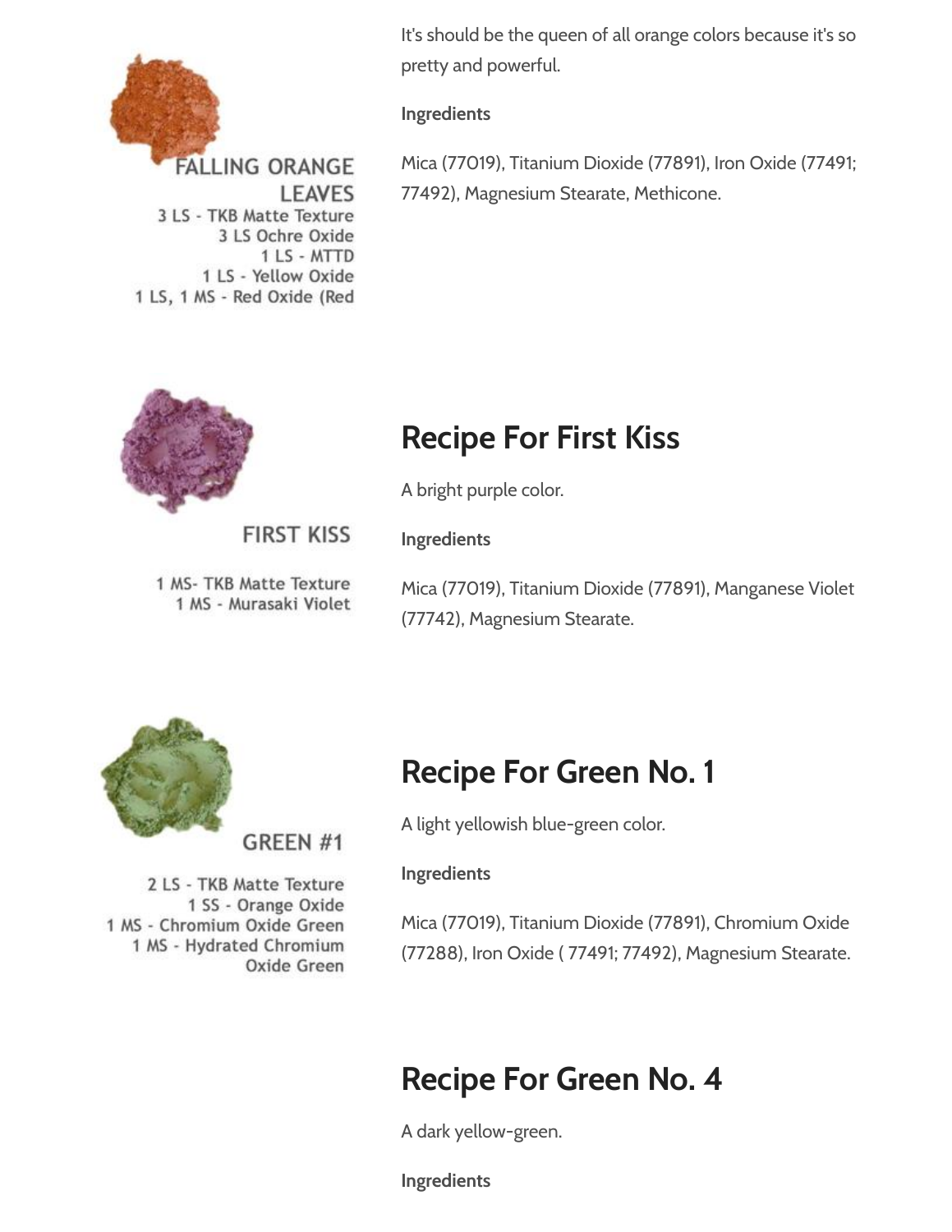

Mica (77019), Titanium Dioxide (77891), Iron Oxide (74991; 74992; 77499), Chromium Oxide (77288), Magnesium Stearate.

### GREEN #4

1 LS - TKB Matte Texture 1 MS - Brown Oxide 1 MS - Chromium Oxide Green 1 SS - Hydrated Chromium Oxide Green



### **GREEN TEA**

1 LS - TKB Matte Texture 1 MS - Piccadilly Red 1 LS - Chromium Oxide Green 1 SS - Dark Brown Oxide 1 SS - Red Oxide (Blue Shade)

### Recipe For Green Tea

A rich blackest green.

Ingredients

Mica (77019), Titanium Dioxide (77891), Iron Oxide (77491; 77499), Chromium Oxide (77288), Magnesium Stearate.



### **LAVENDER SMOKE**

3 Scoops - Shimmer Grape 3 Scoops - Shimmer Blueberry 1 Scoop - Shimmer Apple

### Recipe For Lavender Smoke

A strong blue with purple undertone.

#### Ingredients

Mica (77019), Titanium Dioxide (77891), Magnesium Stearate, Blue 1 (42090:1), Yellow 5 (19140), Red 40 (16035:1), Iron Oxide (77491), Iron Oxide (77492), Tin Oxide (778161), Manganese Violet (77742), Ferric Ferrocyanide (77510), Carmine (75470), Ultramarines (77007), Magnesium Myristate.

### Recipe For Leaf Green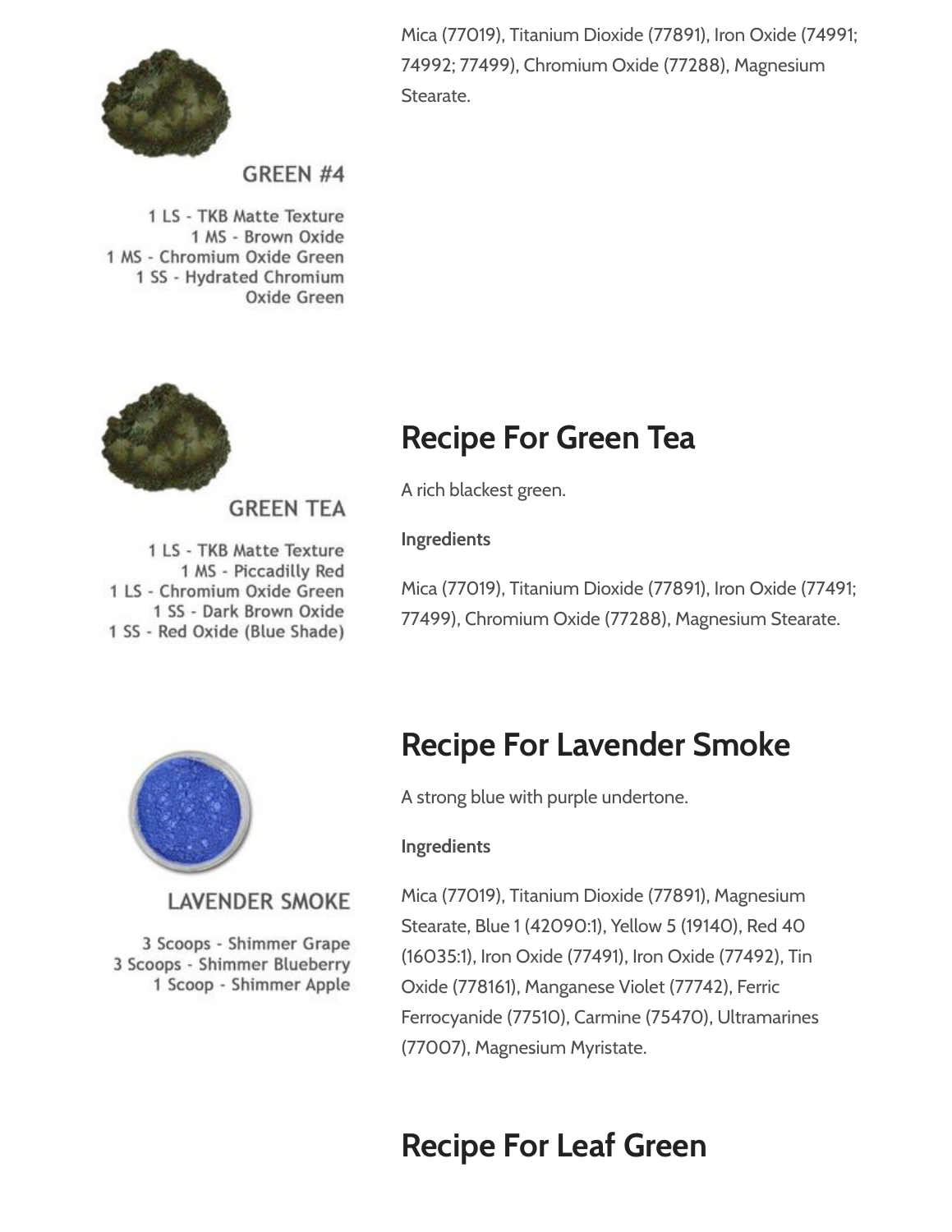

### **LEAF GREEN**

**LEATHER SHOES** 

3 MS - TKB Matte Texture 2 MS - Piccadilly Red 2 MS - Dark Brown Oxide

**LIGHTER BROWN** 

4 LS - TKB Matte Texture 1 MS - Brown Oxide

1 MS - Chromium Oxide Green

2 Scoops - Shimmer Apple 1 Scoop - Shimmer Tangerine



### Muted fresh spring green.

#### Ingredients

Mica (77019), Titanium Dioxide (77891), Magnesium Stearate, Blue 1 (42090:1), Yellow 5 (19140), Red 40 (16035:1), Iron Oxide (77491), Iron Oxide (77492), Tin Oxide (778161), Magnesium Myristate.

# Recipe For Leather Shoes

A strong and mature red. Highly pigmented.

Ingredients

Mica (77019), Titanium Dioxide (77891), Iron Oxide ( 77491), Magnesium Stearate.



# Recipe For Lighter Brown

A pale brown.

### Ingredients

Mica (77019), Titanium Dioxide (77891), Iron Oxide (77491; 77492; 77499), Chromium Oxide (77288), Magnesium Stearate.

# Recipe For Lightly Bronzed

The surprising results of blending orange and purple.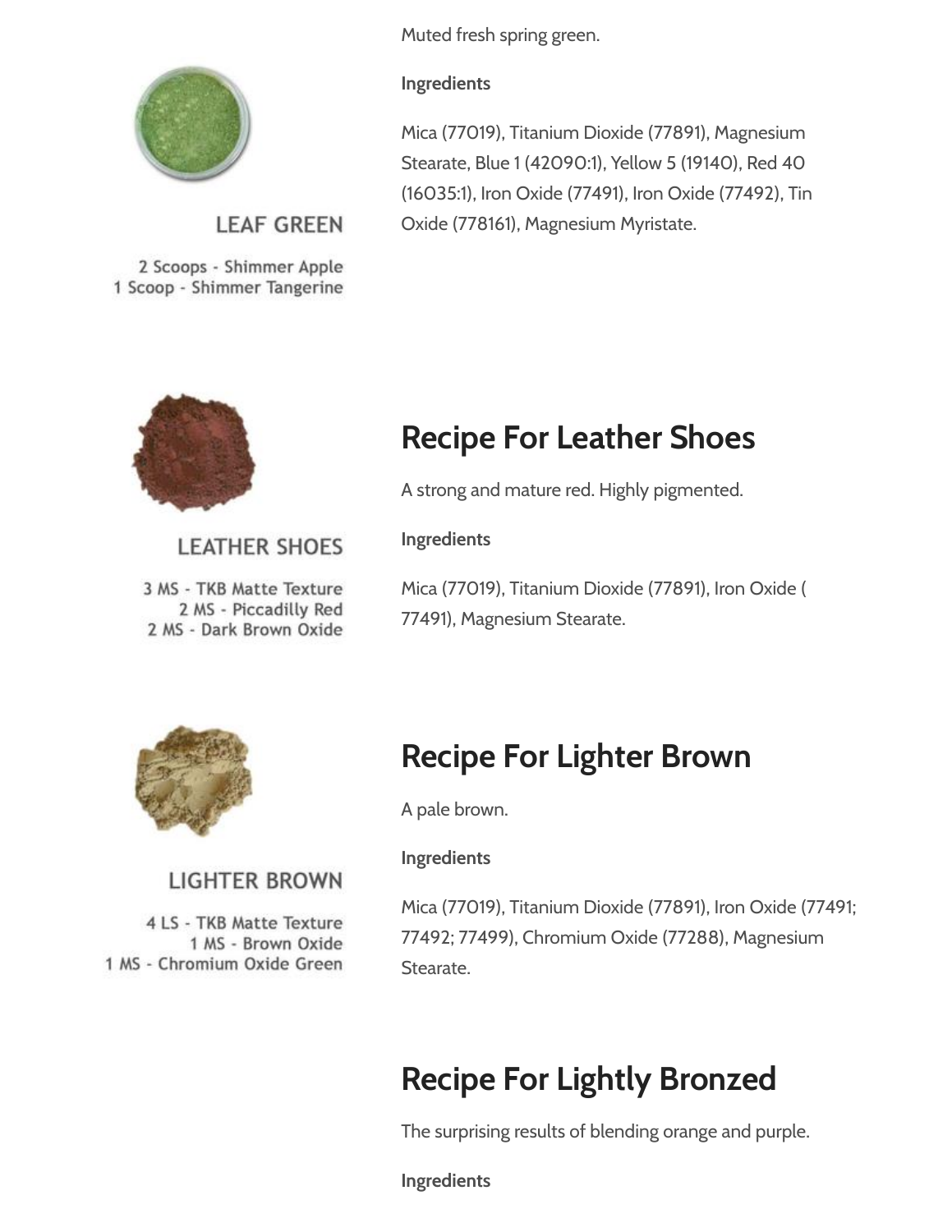

### **LIGHTLY BRONZED**

2 scoops - Shimmer Tangerine 1 Scoop - Shimmer Grape



### **LOTTA LIME**

1 Scoop - Shimmer Apple 1 Scoop - Shimmer White 3 Scoops - Shimmer Lemon

Mica (77019), Titanium Dioxide (77891), Magnesium Stearate, Yellow 5 (19140), Red 40 (16035:1), Iron Oxide (77491), Iron Oxide (77492), Tin Oxide (778161), Manganese Violet (77742), Ultramarines (77007), Ferric Ferrocyanide (77510), Carmine (75470), Magnesium Myristate.

## Recipe For Lotta Lime

A bright and chartreuse green.

#### **Ingredients**

Mica (77019), Titanium Dioxide (77891), Magnesium Stearate, Blue 1 (42090:1), Yellow 5 (19140), Red 40 (16035:1), Iron Oxide (77491), Iron Oxide (77492), Tin Oxide (778161), Magnesium Myristate.



### **LOVELY SONG**

2 Scoops - Shimmer Raspberry 4 scoops - Shimmer Grape 1 Scoop - Shimmer Lemon 1 Scoop - Shimmer White

# Recipe For Lovely Song

Purple all day long.

#### Ingredients

Mica (77019), Titanium Dioxide (77891), Magnesium Stearate, Blue 1 (42090:1), Yellow 5 (19140), Red 40 (16035:1), Iron Oxide (77491), Iron Oxide (77492), Tin Oxide (778161), Carmine (75470), Ultramarines (77007), Manganese Violet (77742), Ferric Ferrocyanide (77510), Magnesium Myristate.

# Recipe For Lush Fir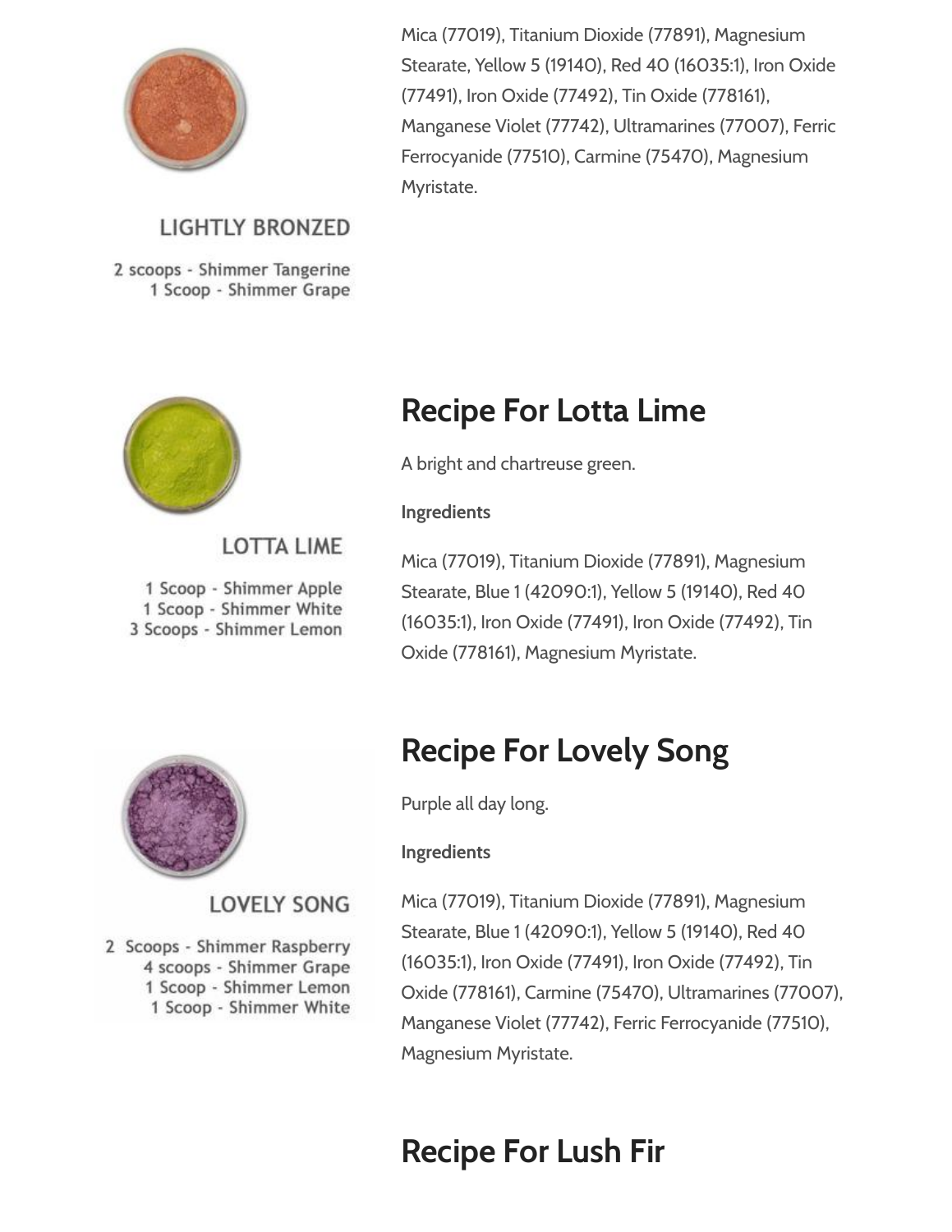

1 SS - Black Oxide 1 MS - Chromium Oxide Green 1 SS - Hydrated Chromium Oxide Green





**MERMAID** 1 Scoop - Shimmer Blueberry 2 Scoops - Shimmer Apple 2 Scoops - Shimmer White A dark green color, a winter green of an evergreen tree that neither withers, nor ages, nor dies.

### Ingredients

Iron Oxide (77499), Chromium Oxide (77288).

# Recipe For Matte Recipe Roundup B

Completely Matte Green Blends which include: Moss, Happy Holiday, and Park Bench color.

### Ingredients

Mica (77019), Titanium Dioxide (77891), Iron Oxide ( 77491; 77492; 77499), Chromium Oxide (77288), Magnesium Stearate.

# Recipe For Mermaid

A deep blue green undertones.

### Ingredients

Mica (77019), Titanium Dioxide (77891), Magnesium Stearate, Blue 1 (42090:1), Yellow 5 (19140), Iron Oxide (77491), Iron Oxide (77492), Tin Oxide (778161), Ultramarines (77007), Magnesium Myristate.

# Recipe For My Truth

Medium blue shimmering with violet.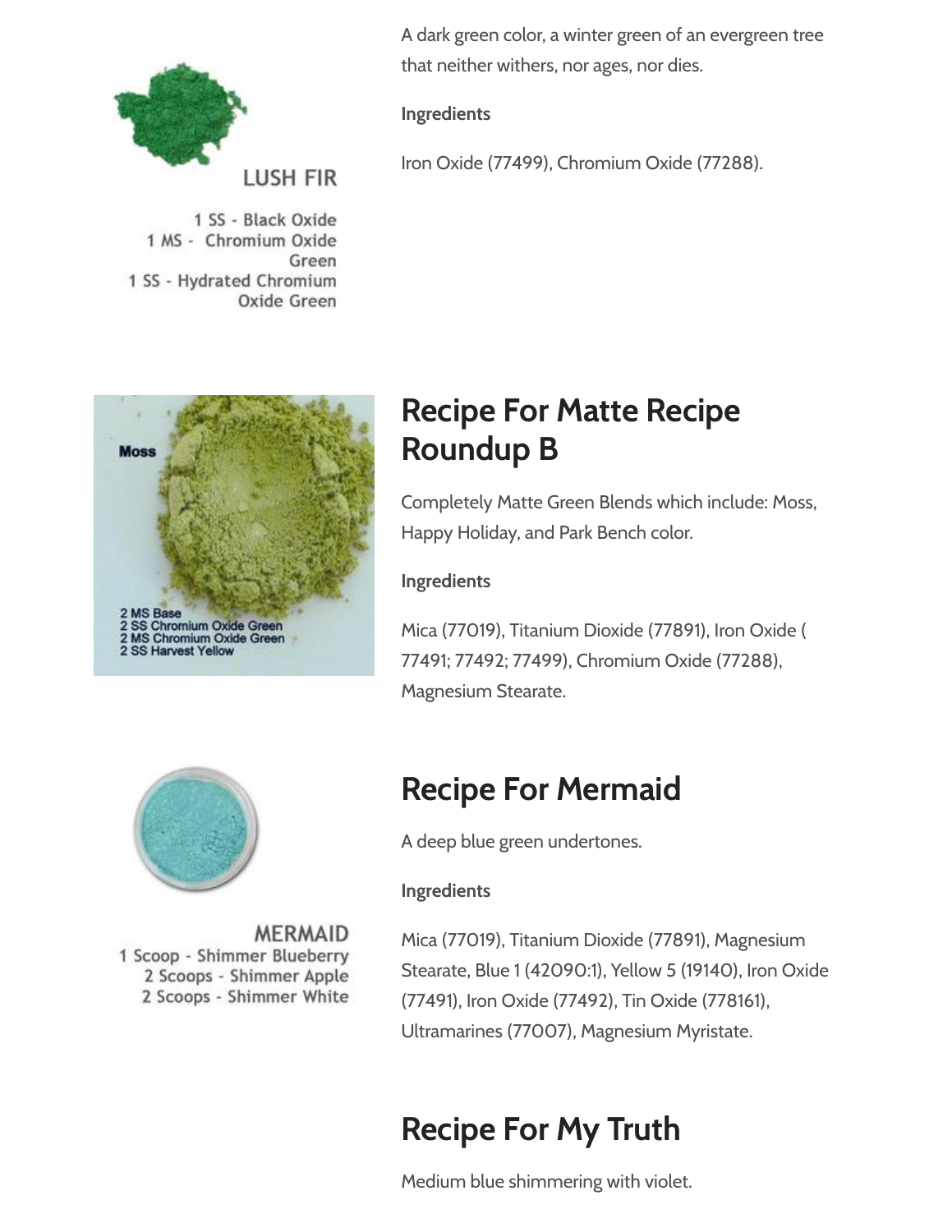

### **MY TRUTH**

1 Scoop - Shimmer Blueberry 1 Scoop - Shimmer White 1 Scoop - Shimmer Grape

# Recipe For Ocean

A medium blue color.

Ingredients

1 MS - Extender White 3 MS - Hydrated Chromium Oxide Green 1 LS - Ultramarine Blue

**OCEAN** 

Mica (77019), Titanium Dioxide (77891), Ultramarines (77007), Chromiuim Oxide (77288).



PALE BROWN

1 Scoop - Shimmer Raspberry 1 Scoop - Shimmer Apple 1 Scoop - Shimmer White 1 Scoop - Shimmer Tangerine

# Recipe For Pale Brown

Soft pale brown.

### Ingredients

Mica (77019), Titanium Dioxide (77891), Magnesium Stearate, Blue 1 (42090:1), Yellow 5 (19140), Red 40 (16035:1), Iron Oxide (77491), Iron Oxide (77492), Tin Oxide (778161), Carmine (75470), Magnesium Myristate.

# Recipe For Patch

A deep yellow with red hues. It's highly pigmented.

Ingredients

### Ingredients

Mica (77019), Titanium Dioxide (77891), Magnesium Stearate, Blue 1 (42090:1), Yellow 5 (19140), Red 40 (16035:1), Iron Oxide (77491), Iron Oxide (77492), Tin Oxide (778161), Carmine (75470), Manganese Violet (77742), Ferric Ferrocyanide (77510), Ultramarines (77007), Magnesium Myristate.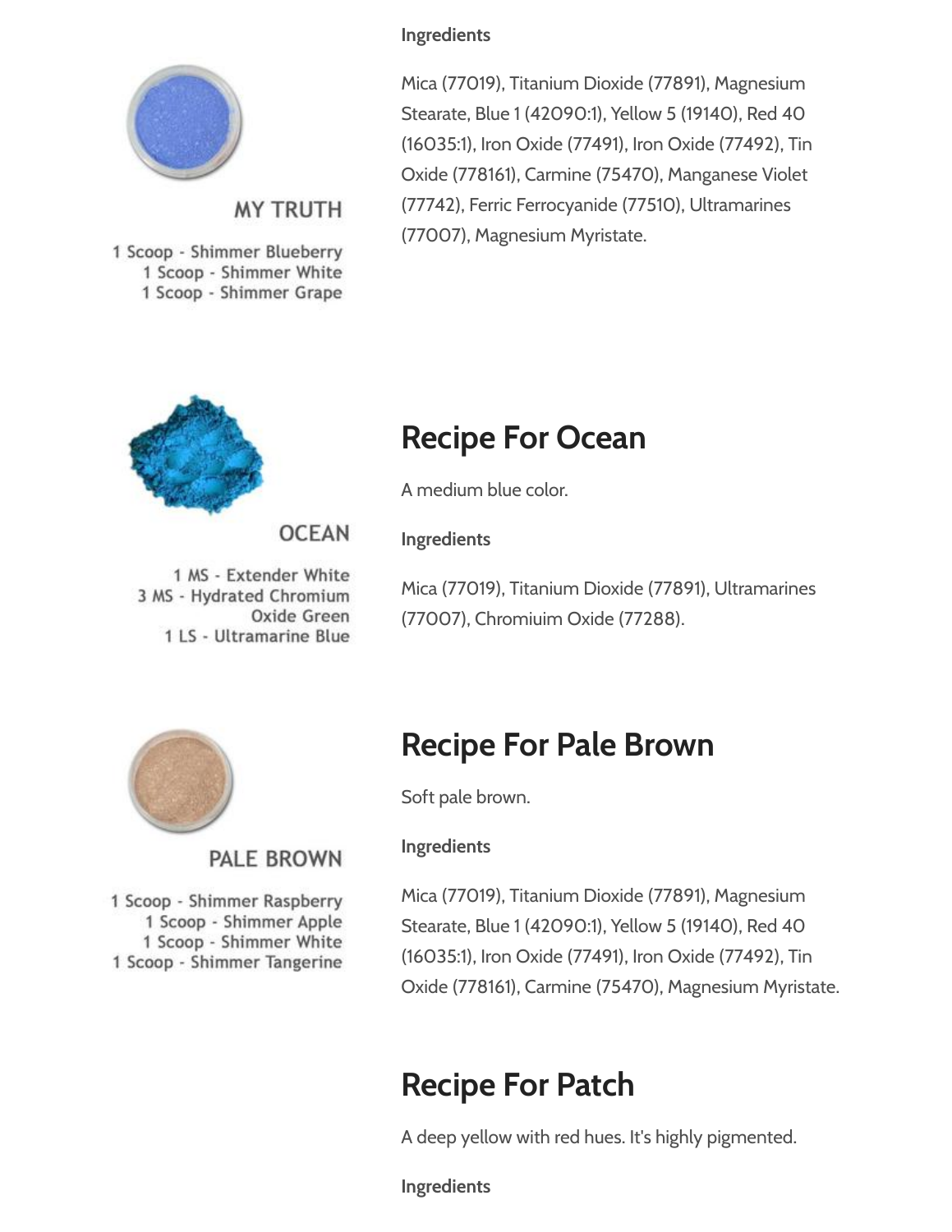

Mica (77019), Titanium Dioxide (77891), Iron Oxide (77491; 77492) Magnesium Stearate.

### **PATCH**

1 MS - TKB Matte Texture 1 SS - Piccadilly Red 3 MS - Harvest Yellow



PEACEFUL CLOUD 1 LS - TKB Matte Texture 1 LS - Titanium Dioxide White 1 MS - Paris Pink 1 MS - Harvest Yellow Specks of Red Oxide

# Recipe For Peaceful Cloud

A pale shade of vanilla cream color, creamy and milky. Yum! Ohmmm!

#### Ingredients

Mica (77019), Titanium Dioxide (77891), Iron Oxide (77491; 77492), Ultramarine (77007), Magnesium Stearate.



### PERIWINKLE SHADOW

1 Scoop - Shimmer Apple 1 Scoop - Shimmer White 2 Scoops - Shimmer Grape

### Recipe For Periwinkle Shadows

Soft grey-violet.

#### Ingredients

Mica (77019), Titanium Dioxide (77891), Magnesium Stearate, Blue 1 (42090:1), Yellow 5 (19140), Red 40 (16035:1), Iron Oxide (77491), Iron Oxide (77492), Tin Oxide (778161), Carmine (75470), Ultramarines (77007), Manganese Violet (77742), Ferric Ferrocyanide (77510), Magnesium Myristate.

### Recipe For Pizzazz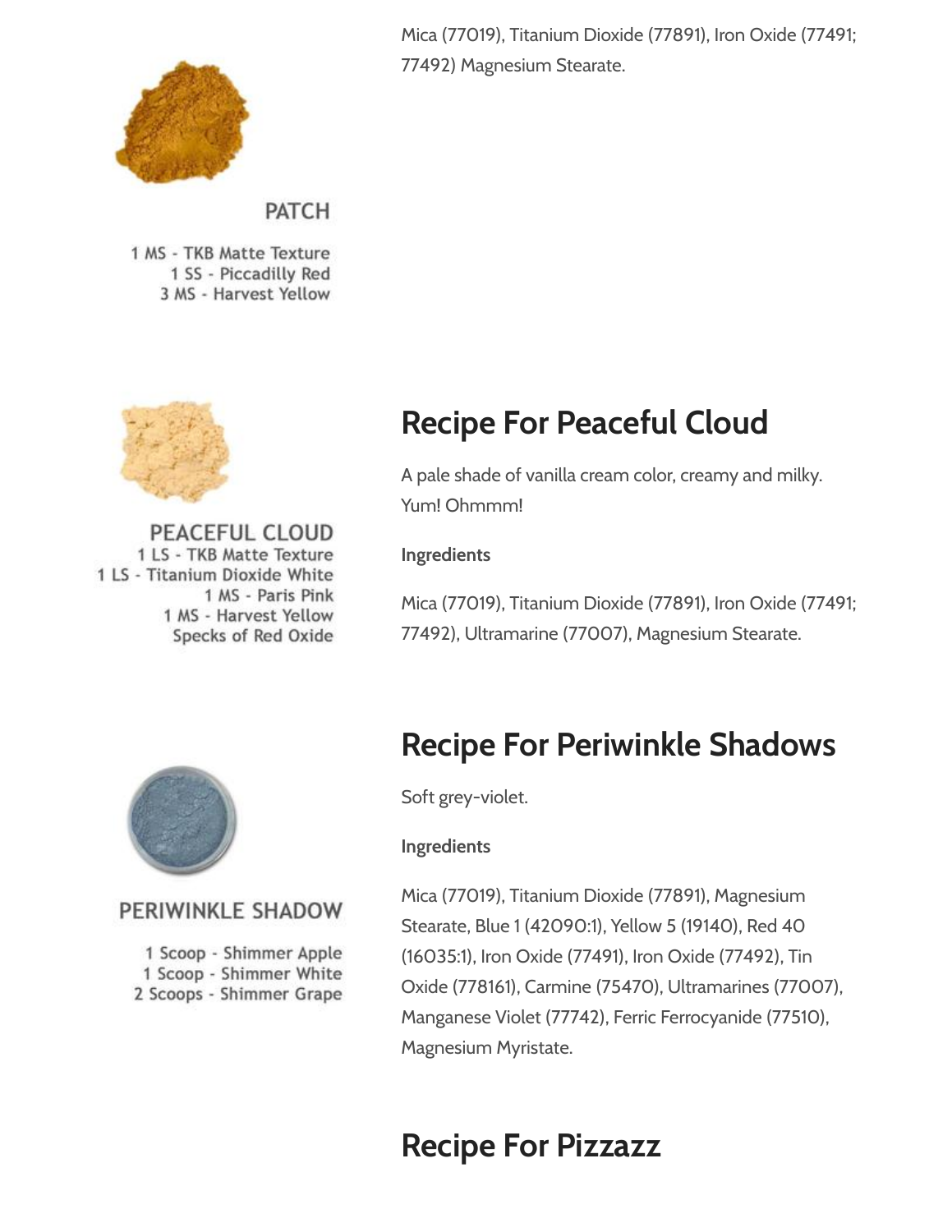Purple pizzazz.



PIZZAZZ

2 Scoops - Shimmer Blueberry 2 Scoops - Shimmer Raspberry **Ingredients** 

Mica (77019), Titanium Dioxide (77891), Magnesium Stearate, Blue 1 (42090:1), Yellow 5 (19140), Red 40 (16035:1), Iron Oxide (77491), Iron Oxide (77492), Tin Oxide (778161), Ultramarines (77007), Carmine (75470), Magnesium Myristate.



# Recipe For Pretty Pink Sweater

A very pretty pink color.

### PRETTY PINK SWEATER

1 LS - Shimmer Raspberry 1 SS - Murasaki Violet 1 MS - Paris Pink Ingredients

Mica (77019), Titanium Dioxide (77891), Ultramarine (77007), Manganese Violet (77742), Magnesium Stearate.



### Recipe For Pumpkin

Jack O' Lantern, anyone? It's highly pigmented.

### **PUMPKIN**

1 MS - TKB Matte Texture 2 MS - Harvest Yellow 1 SS - Piccadilly Red

Mica (77019), Titanium Dioxide (77891), Iron Oxide (77491; 77492) Magnesium Stearate.

# Recipe For Red Earth

A dark brownish red color. Highly pigmented.

Ingredients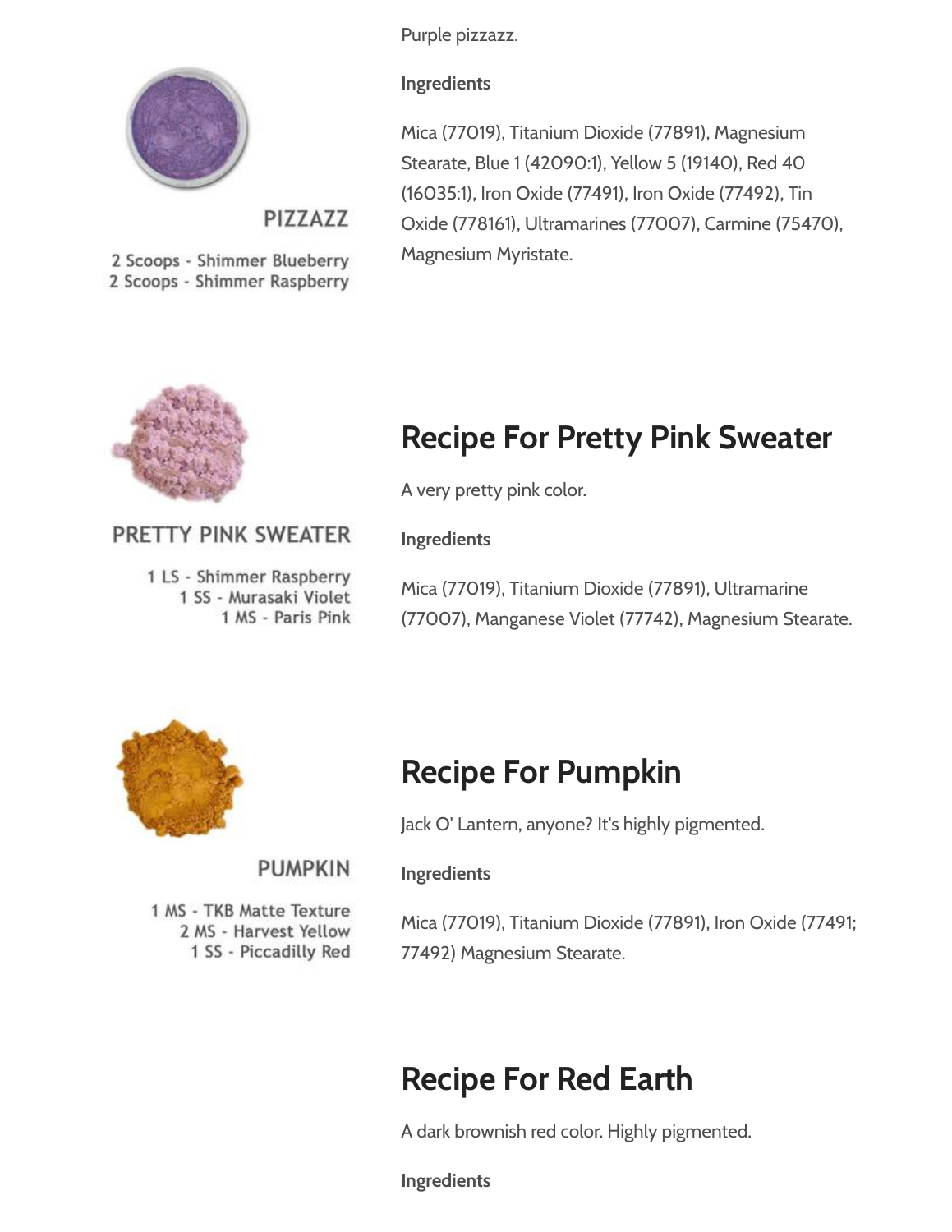Iron Oxide (77491; 77499).



**RED EARTH** 

2 SS - Red Oxide (Red Shade) 1 MS - Black Oxide 1 SS - Piccadilly



# Recipe For Red Orange

An orange shifted to red. It's highly pigmented.

### **RED ORANGE**

2 TKB Matte Texture 1 MS - Piccadilly Red 1 MS - Ochre Oxide 1 MS- Yellow Oxide

Mica (77019), Titanium Dioxide (77891), Iron Oxide (77491; 77492), Magnesium Stearate.



**ROSE QUARTZ** 

1 Scoop - Shimmer Apple 4 Scoops - Shimmer White 2 Scoops - Shimmer Raspberry

# Recipe For Rose Quartz

Pink highlighter.

#### Ingredients

Ingredients

Mica (77019), Titanium Dioxide (77891), Magnesium Stearate, Blue 1 (42090:1), Yellow 5 (19140), Red 40 (16035:1), Iron Oxide (77491), Iron Oxide (77492), Tin Oxide (778161), Carmine (75470), Magnesium Myristate.

# Recipe For Silky Brown

A bitter dark chocolate brown.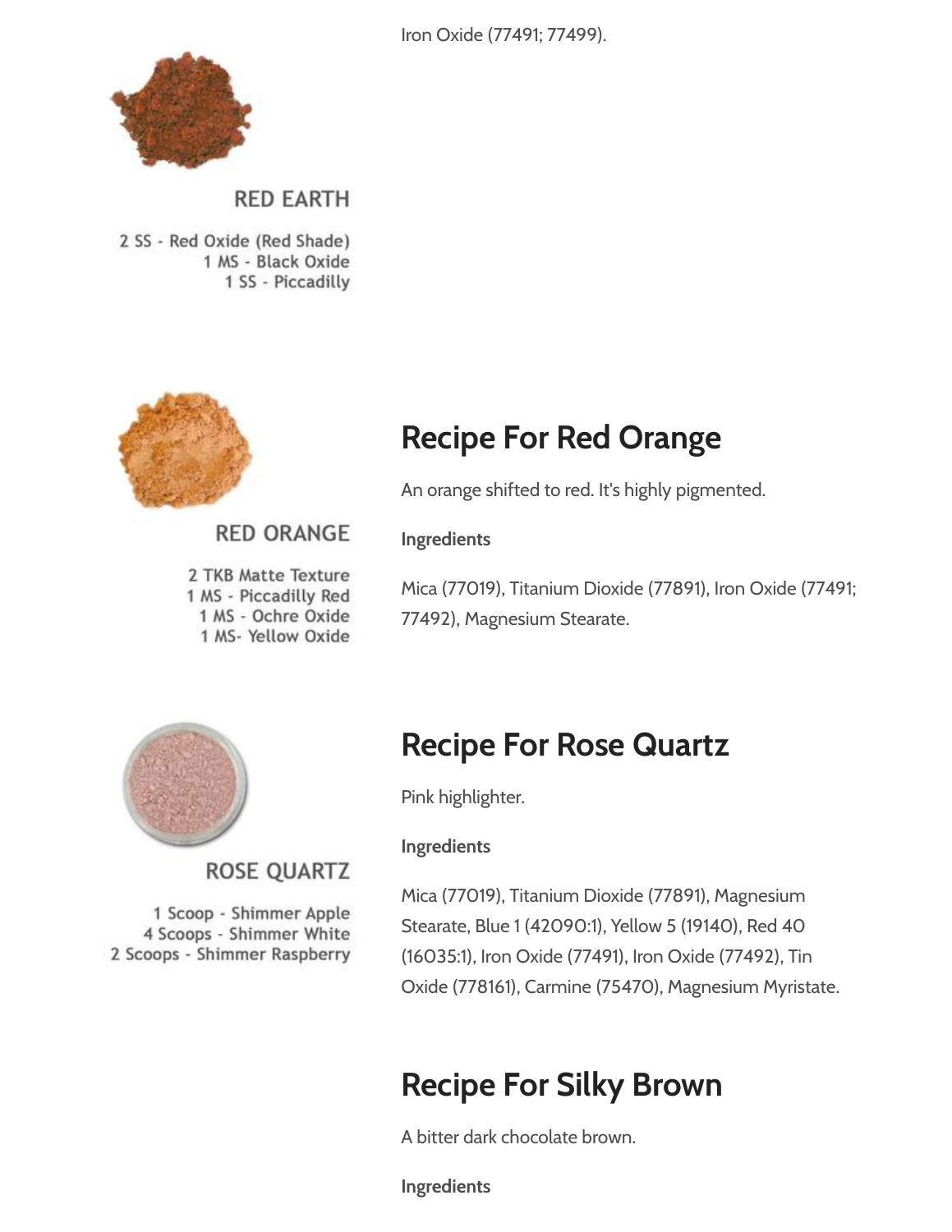

Mica (77019), Titanium Dioxide (77891), Iron Oxide (77491), Ultramarine (77007), Magnesium Stearate.

### **SILKY BROWN**

8.6g - TKB Matte Texture 8.7g - Ultramarine Pink 8.7g- Dark Brown

SMOKE ON THE WATER

7.9g - Red Oxide (Blue Shade)

1.5g - Extender White 1.9g - Satin White 2.8g - Ultramarine Blue 0.8g - Yellow Oxide



# Recipe For Smoke On the Water

A pearly dark purple color.

Ingredients

Mica (77019), Titanium Dioxide (77891), Iron Oxide (77491; 77492), Ultramarine (77007).



SNOWFLAKE

4 LS - TKB Matte Texture 2 LS - Titanium Dioxide White

### Recipe For Snowflake

A sublime frosty white color blend.

#### Ingredients

Mica (77019), Titanium Dioxide (77891), Magnesium Stearate.

### Recipe For Soot

An extreme black-gray.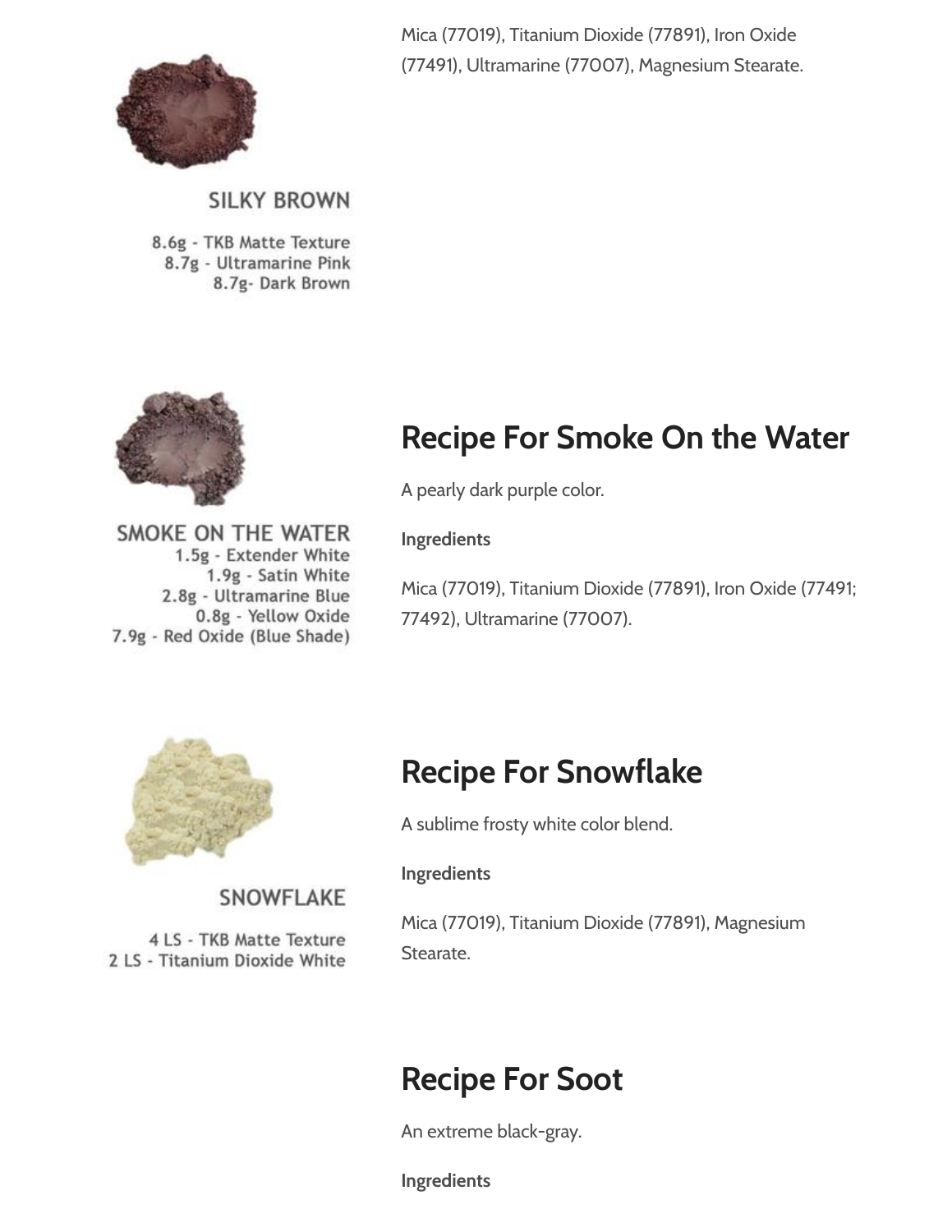

SOOT

2.0g - TKB Matte Texture 1.8g - Black Oxide



### **SWEETNESS**

**TANGERINE** 

1 Scoop - Shimmer Tangerine 4 Scoops - Shimmer Apple

1 Scoop - Shimmer Lemon 1 Scoop - Shimmer Apple 2 Scoops - Shimmer White 4 Scoops - Shimmer Grape

Mica (77019), Titanium Dioxide (77891), Iron Oxide (77499), Magnesium Stearate.

### Recipe For Sweetness

Silvery pearl purple.

#### Ingredients

Mica (77019), Titanium Dioxide (77891), Magnesium Stearate, Blue 1 (42090:1), Yellow 5 (19140), Red 40 (16035:1), Iron Oxide (77491), Iron Oxide (77492), Tin Oxide (778161), Carmine (75470), Ultramarines (77007), Manganese Violet (77742), Ferric Ferrocyanide (77510), Magnesium Myristate.



# Recipe For Tangerine

Mute dirty orange with a golden sheen.

### Ingredients

Mica (77019), Titanium Dioxide (77891), Magnesium Stearate, Blue 1 (42090:1), Yellow 5 (19140), Red 40 (16035:1), Iron Oxide (77491), Iron Oxide (77492), Tin Oxide (778161), Magnesium Myristate.

# Recipe For Turquoise Stone